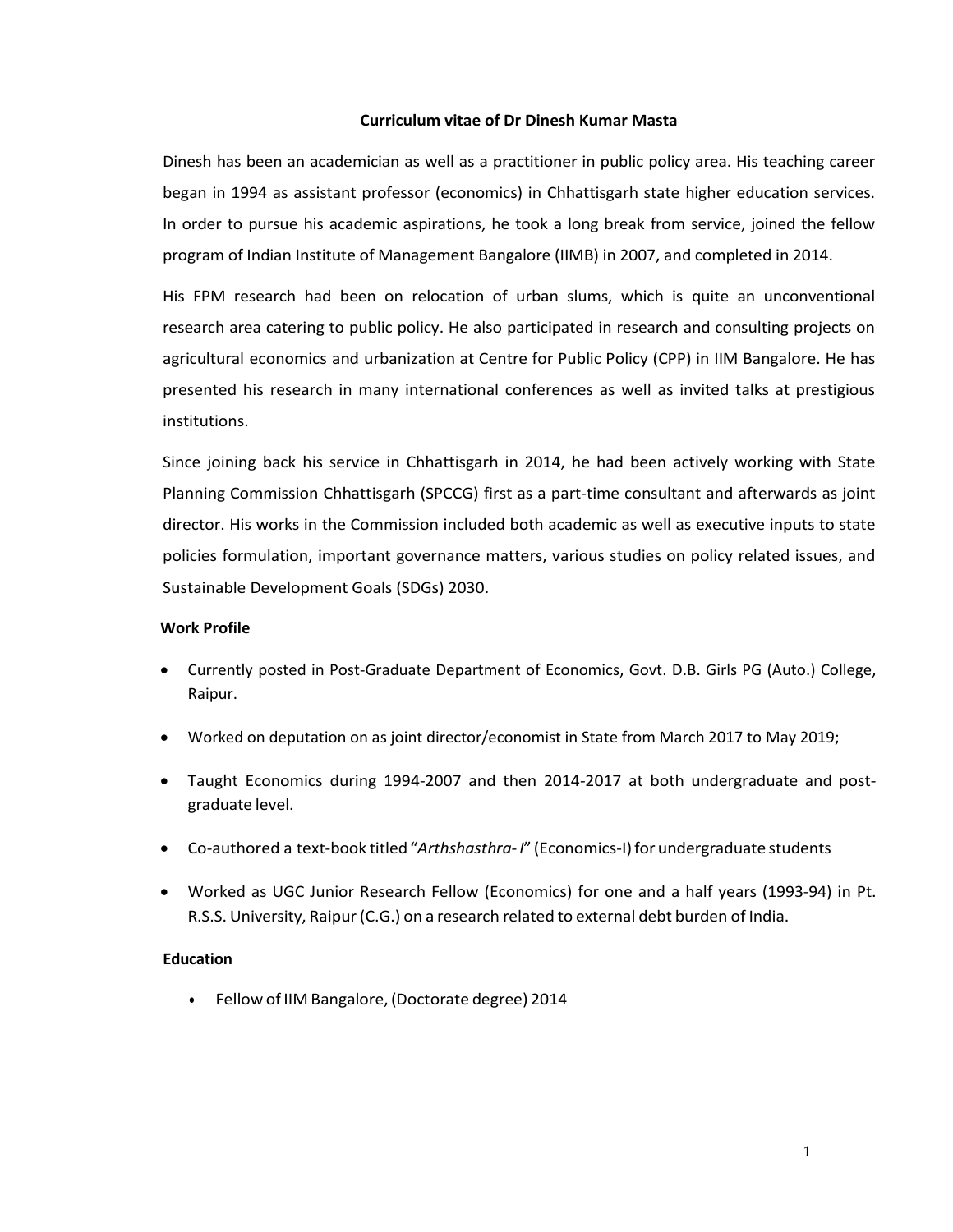### **Dissertation title:**

### *RelocationofCentral City Slums:Does ProgramGovernance Matter?*

Rehabilitation programs of urban slums are the focus of thisresearch. When residents of an urban slum are offered relocation to an alternative site, they could either accept it, or contest it on various fronts including litigation in courts. The study has examined this problem from an urban public policy perspective and assessed the impact of program governance on cost-benefit perception of slum-dwellers.

This interdisciplinary study contributes to academic literature in terms of both theoretical as well as empirical aspects. T he study has been perhaps the first attempt to rigorously examine the behavioural preferences of slum-dwellers on a very important issue. (Dissertation Advisors: Prof. Gopal Naik (chair), Prof Kanchan Mukherjee, Prof Subhashish Gupta)

- Masters (MA) in Economics (First division) from Guru Ghasidas University, Bilaspur (Chhattisgarh) in 1989.
- Bachelor of Arts (BA) (Second division) from Guru Ghasidas University, Bilaspur (Chhattisgarh) in 1987.

### **Research and Conference Presentation:**

- Masta, D. K., Naik, G., & Mukherjee, K. 2013a. The Challenge of Relocating Urban Slums: The Impact of Program Governance on its Acceptance. *IIM Bangalore working Paper Series* (429).
- Masta, D. K., Naik, G., & Mukherjee, K. 2013b. Relocation of Urban Slums: The Role of Program Governance, *Indian Academy of Management 2013 Annual Conference*. Indian Institute of ManagementAhmedabad.
- Masta, D. K. 2013. Relocation of Central City Slums: A Theory of Planned Behavior Perspective, **InternationalConference on ContemporaryDebate inPublic Policy.**IIM Calcutta.
- Ravindra, A., Venkatramanan, M., Eddadan, N., & Masta, Dinesh K. 2013. *Urban Residential Land Market: Challenges and Opportunities. Centre of Excellence in Urban Governance*: Indian Institute of Management Bangalore.
- Masta, D. 2012. Relocation of Central City Slums: A Theory of Planned Behaviour Perspective. **Availableat SSRN as working paper 2163316**.